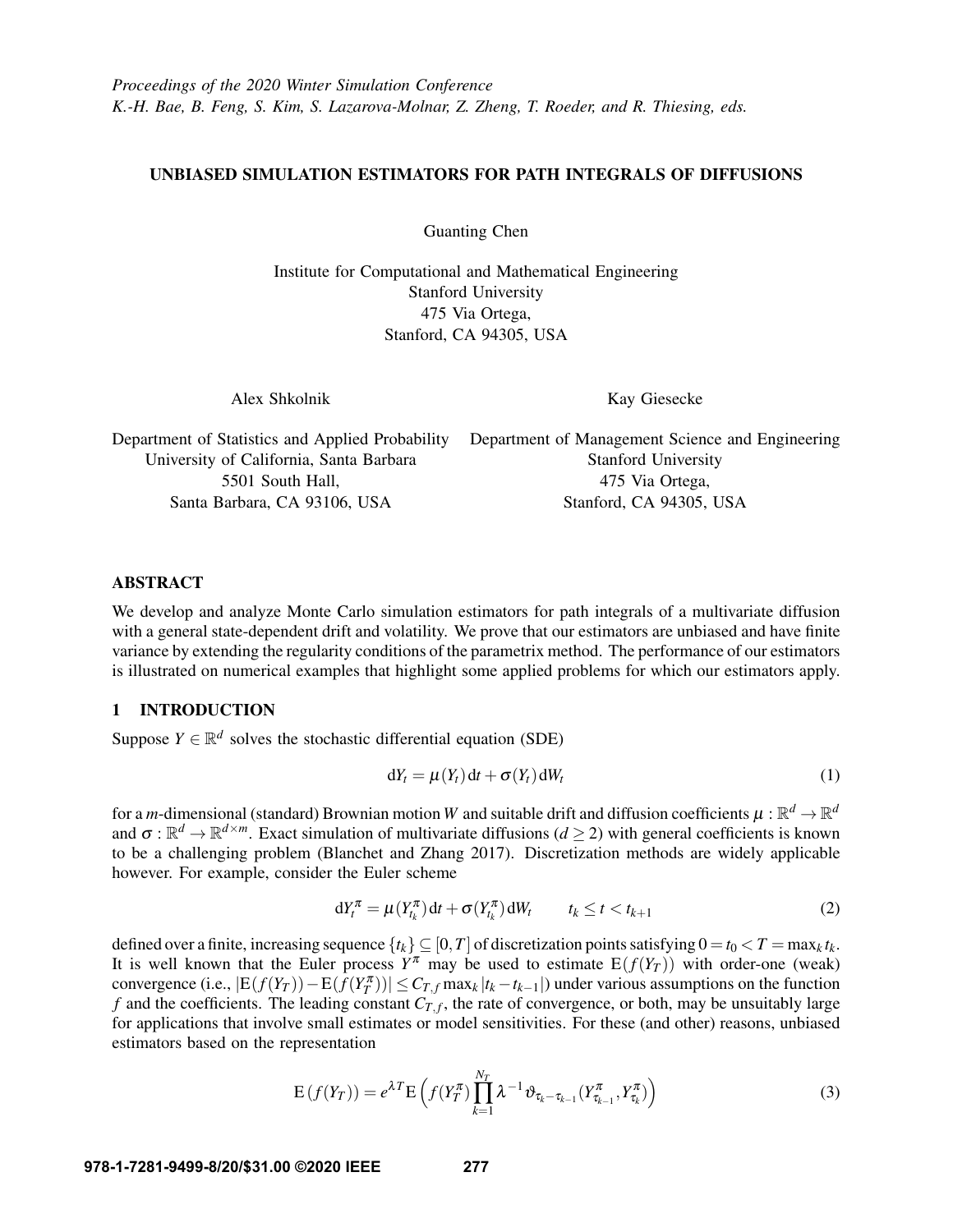have recently been developed. In ([3](#page-0-0)), the  $Y^{\pi}$  is defined analogously to ([2](#page-0-1)), but use random discretization points  $\{\tau_k\}$  in lieu of  $\{t_k\}$ . Precisely,  $\{\tau_k\}$  form the arrival times of a counting process *N*, which in ([3](#page-0-0)) is taken to be Poisson of rate  $\lambda > 0$ . The weight function  $\vartheta$  is defined via the coefficients  $\mu, \sigma$  and corrects for the bias generated by the Euler iterates  $\{Y_{\tau_k}^{\pi}\}\$ . Approaches based on ([3](#page-0-0)) are known as parametrix methods and lead to unbiased estimates of  $E(f(Y_T))$ . In contrast, the plain Euler estimator  $f(Y_T^{\pi})$  is biased.

The parametrix method has long been applied in the study of solutions to partial differential equations, but only recently have probabilistic representations of the form ([3](#page-0-0)) been proposed for diffusion simulation [\(Bally and Kohatsu-Higa 2015\)](#page-10-1). The scheme has tremendous potential, not only in terms of accuracy, but also in terms of run-time. For instance, the rate  $\lambda$  of the Poisson process generating the points  $\{\tau_k\}$  can be relatively small, resulting in relatively few iterates  $Y_{\tau_k}^{\pi}$  that are needed. A fine discretization (i.e., more  $Y_{t_k}^{\pi}$ ) is required to control the bias of the plain Euler method. Parametrix estimators do suffer from a large variance, but this drawback may be mitigated with a greater number of parallelized Monte Carlo trials. Furthermore, significant progress has been made on controlling the variance of a parametrix estimator [\(Andersson and Kohatsu-Higa 2017\)](#page-10-2).

A genuine shortcoming of the parametrix method, however, lies in the smoothness and compact support assumptions on the objective function *f* that are required for ([3](#page-0-0)) to hold. These are often too restrictive for applications (however, see [Doumbia et al. \(2017\)](#page-10-3) for a relaxation to Lipschitz continuous *f*). Moreover, while unbiased estimators for expectations of functions of a skeleton  $(Y_{t_1},...,Y_{t_n})$  have been designed (Henry-Labordère et al. 2017), to our knowledge, no unbiased estimators for path integrals  $\int_0^T \Lambda(Y_t) dt$ given a function  $\Lambda : \mathbb{R}^d \to \mathbb{R}$  appear in the literature. Using recently developed Gaussian upper bounds and existence results for the density of a diffusion with a Lipschitz drift (see [Menozzi et al. \(2020\)\)](#page-11-1), we are able to treat several important extensions.

- We extend the parametrix method to path integrals by generalizing formula  $(3)$  $(3)$  $(3)$  to expectations of the form  $E(\int_0^T \Lambda(Y_t) dt)$  for a Lipschitz continuous function  $\Lambda$  and diffusion *Y* in ([1](#page-0-2)). A direct application of the parametrix formula to the joint process  $(Y_t, \int_0^t \Lambda(Y_s) ds)_{t \geq 0}$  leads to assumptions on  $\Lambda$  inherited from the parametrix method. Namely, the drift  $\Lambda$  must be twice continuously differentiable and bounded. Requiring  $\Lambda$  be only Lipschitz continuous is a significant relaxation.
- We extend the parametrix method by relaxing *f* to have exponential growth and to expectations of the form  $E(e^{-\int_0^T A(Y_t) dt} f(Y_T))$ . The latter extension treats a wide array of applications in finance where the term  $e^{-\int_0^T \Lambda(Y_t) dt}$  serves as a discount factor. Such expressions are also related to killed diffusions as the discount factor may be replaced by the indicator  $1_{\{n>T\}}$  where  $\eta$  is a "killing" time of *Y* of intensity  $\Lambda(Y)$  (see [Collin-Dufresne et al. \(2004\)](#page-10-4) for example).

We develop these extensions without sacraficing the variance properties of our estimators. In particular, a finite variance of the estimator in ([3](#page-0-0)) is achieved by replacing the Poisson process *N* by an alternative counting process (e.g., one with Beta distributed interarrival times as in [Andersson and Kohatsu-Higa](#page-10-2) [\(2017\)\)](#page-10-2). The same approach extends to our estimators.

The paper is structured as follows. Section [2](#page-1-0) describes the construction of the path integral and the killed diffusion estimator. It also supplies the theorems guaranteeing the unbiasedness and the finite variance of both parametrix estimators. Section [3](#page-3-0) establishes the proofs of the theoretical results. Section [4](#page-5-0) supports our findings with numerical experiments. The Appendix collects the auxiliary results that are required by our proofs.

## <span id="page-1-0"></span>2 MAIN RESULTS

Fix  $T \in (0, \infty)$ . Consider the joint process  $X = (Y, Z)$  where *Y* is the diffusion in ([1](#page-0-2)), and *Z* is a onedimensional diffusion with drift coefficient Λ and a constant coefficient of diffusion. More precisely, let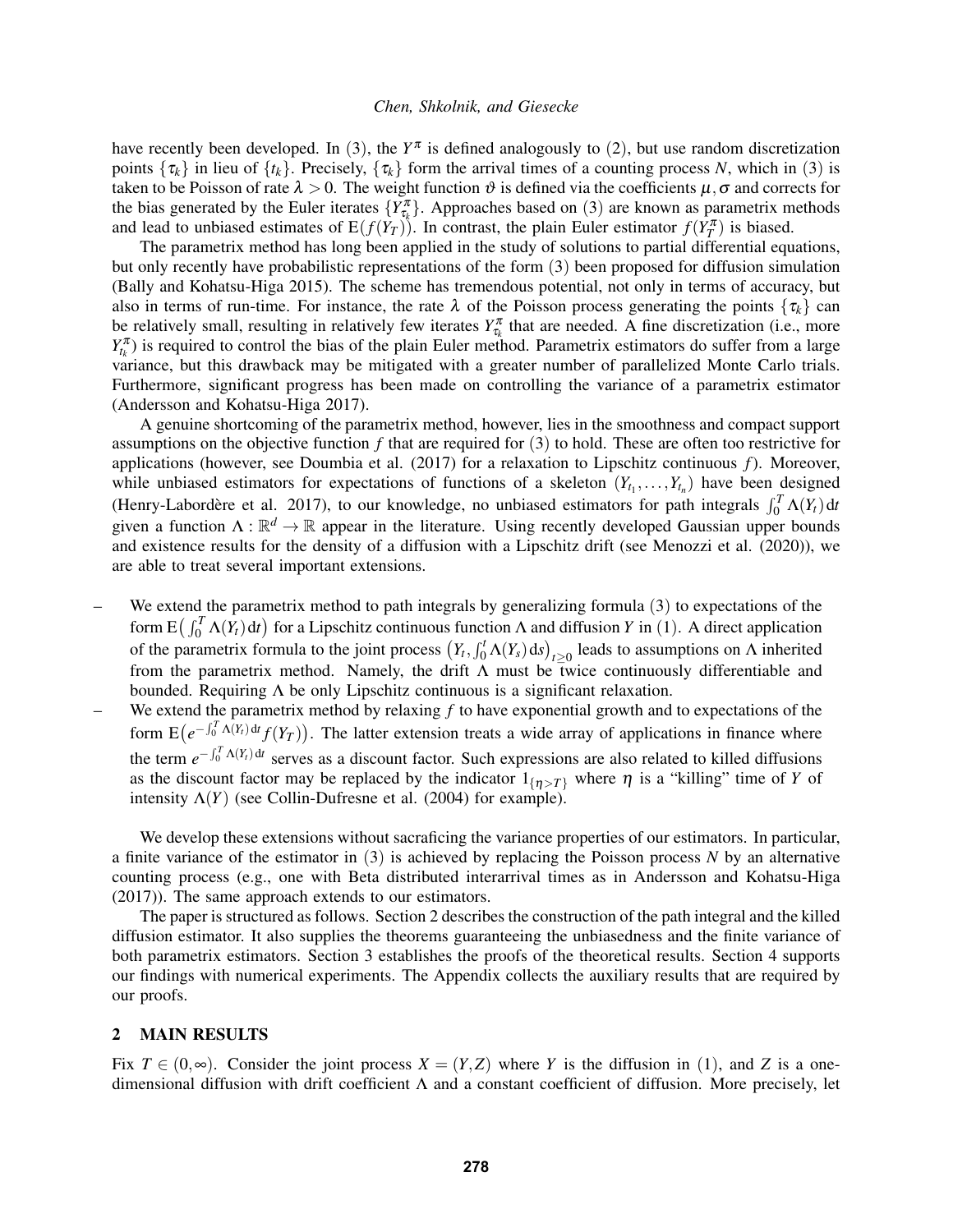(*Y*,*Z*) solve

<span id="page-2-0"></span>
$$
Y_t = y_0 + \int_0^t \mu(Y_s) ds + \int_0^t \sigma(Y_s) dW_s,
$$
  
\n
$$
Z_t = \int_0^t \Lambda(Y_s) ds + vB_t,
$$
\n(4)

where *B* is a one-dimensional Brownian motion independent of *W*, and a constant  $v > 0$ . The nonrandom  $y_0 \in \mathbb{R}^d$  denotes the starting point of *Y*.

Let  $C_b^k(\mathscr{D})$  be the space of functions on  $\mathscr{D}$  with *k* bounded derivatives.

<span id="page-2-1"></span>Assumption 1 There exist constants  $a_1, a_2 > 0$  such that the  $a = \sigma \sigma^{\top}$  satisfies  $a_1 I \preceq a(y) \preceq a_2 I$  for all  $y \in \mathbb{R}^d$  (and *I*, the  $d \times d$  identity matrix). Moreover,  $\mu \in C_b^1(\mathbb{R}^d)$ ,  $\sigma \in C_b^2(\mathbb{R}^d)$  and  $\Lambda : \mathbb{R}^d \to \mathbb{R}$  is Lipchitz continuous.

Weak solutions  $X = (Y, Z)$  to the integral SDE ([4](#page-2-0)) exists under the conditions on the coefficient in Assumption [1](#page-2-1) [\(Krylov 1974\)](#page-11-2).

We say  $G: \mathcal{D} \to \mathbb{R}$  (|·|, a Euclidean norm on  $\mathcal{D}$ ) has exponential growth if there are constants  $c, C > 0$ with  $|G(u)| \le Ce^{c|u|}$  for all  $u \in \mathcal{D}$ .

<span id="page-2-3"></span>**Assumption 2**  $f : \mathbb{R}^d \to \mathbb{R}$  is measurable and of exponential growth.

Our parametrix estimators use the following Euler processes,

<span id="page-2-6"></span>
$$
dY_t^{\pi} = \mu(Y_{\tau_k}^{\pi})dt + \sigma(Y_{\tau_k}^{\pi})dW_t
$$
  
\n
$$
dZ_t^{\pi} = \Lambda(Y_{\tau_k}^{\pi})dt + v dB_t
$$
\n(5)

for an increasing sequence of arrival times  $\{\tau_k\}_{k\in\mathbb{N}}$  of a counting process *N* that is taken to be independent of *W* and *B*. We denote by  $X^{\pi}$ , the joint Euler process  $(Y^{\pi}, Z^{\pi})$ , which starts in  $(y_0, 0) \in \mathbb{R}^{d+1}$ . When *N* is nonexplosive (i.e.  $N_t < \infty$  almost surely for all  $t \ge 0$ ), the associated discretization spacings  $\pi$  have the form  $0 = \tau_0 < \tau_1 < \cdots < \tau_{N_T} < T$  almost surely.

For  $x_1 = (y_1, z_1) \in \mathbb{R}^{d+1}$  and  $x_2 = (y_2, z_2) \in \mathbb{R}^{d+1}$ , define

<span id="page-2-4"></span>
$$
\theta_t(x_1, x_2) = \vartheta_t(y_1, y_2) + (\Lambda(y_2) - \Lambda(y_1)) \left( \frac{z_2 - z_1 - \Lambda(y_1)t}{t v^2} \right)
$$
  
\n
$$
\vartheta_t(y_1, y_2) = \frac{1}{2} \sum_{i,j} \vartheta_t^{i,j}(y_1, y_2) - \sum_i \rho_t^{i}(y_1, y_2)
$$
  
\n
$$
\vartheta_t^{i,j}(y_1, y_2) = \partial_{i,j}^2 a^{i,j}(y_2) + \partial_j a^{i,j}(y_2) h_t^{i}(y_1, y_2)
$$
  
\n
$$
+ \partial_i a^{i,j}(y_2) h_t^{j}(y_1, y_2) + (a^{i,j}(y_2) - a^{i,j}(y_1)) h_t^{i,j}(y_1, y_2)
$$
  
\n
$$
\rho_t^{i}(y_1, y_2) = \partial_i \mu^{i}(y_2) + (\mu^{i}(y_2) - \mu^{i}(y_1)) h_t^{i}(y_1, y_2)
$$
  
\n
$$
h_t(y_1, y_2) = H_{t a(y_1)}(y_2 - y_1 - t \mu(y_1))
$$
\n(9)

where *H* denotes the Hermite polynomials. For any matrix m we have 1st-order polynomials  $H_{\text{m}}^i(x)$  =  $-(m^{-1}x)_i$  and 2nd-order polynomials  $H^{ij}(x) = (m^{-1}x)_i(m^{-1}x)_j - (m^{-1})_{ij}$ . See also [Bally and Kohatsu-Higa](#page-10-1) [\(2015\).](#page-10-1)

For simplicity, we take independent interarrivals  $\{\tau_k - \tau_{k-1}\}_{k=1}^{\infty}$  with a common density  $\psi$  and survival function  $\Psi(t) = P(\tau_1 > t) = \int_t^\infty \psi(s) ds$ .

Recall,  $X^{\pi} = (Y^{\pi}, Z^{\pi})$ . We adopt the convention,  $\prod_{k=1}^{0} c_k = 1$ .

<span id="page-2-5"></span>**Theorem 1** Suppose  $\mu$ ,  $\sigma$ , and  $\Lambda$  in ([4](#page-2-0)) satisfy Assumption [1.](#page-2-1) Then,

<span id="page-2-2"></span>
$$
E\left(\int_0^T \Lambda(Y_t) dt\right) = E(U_T),
$$
  
\n
$$
U_T = \frac{Z_T^{\pi}}{\Psi(T - \tau_{N_T})} \prod_{k=1}^{N_T} \frac{\theta_{\tau_k - \tau_{k-1}}(X_{\tau_{k-1}}^{\pi}, X_{\tau_k}^{\pi})}{\Psi(\tau_k - \tau_{k-1})}.
$$
\n(7)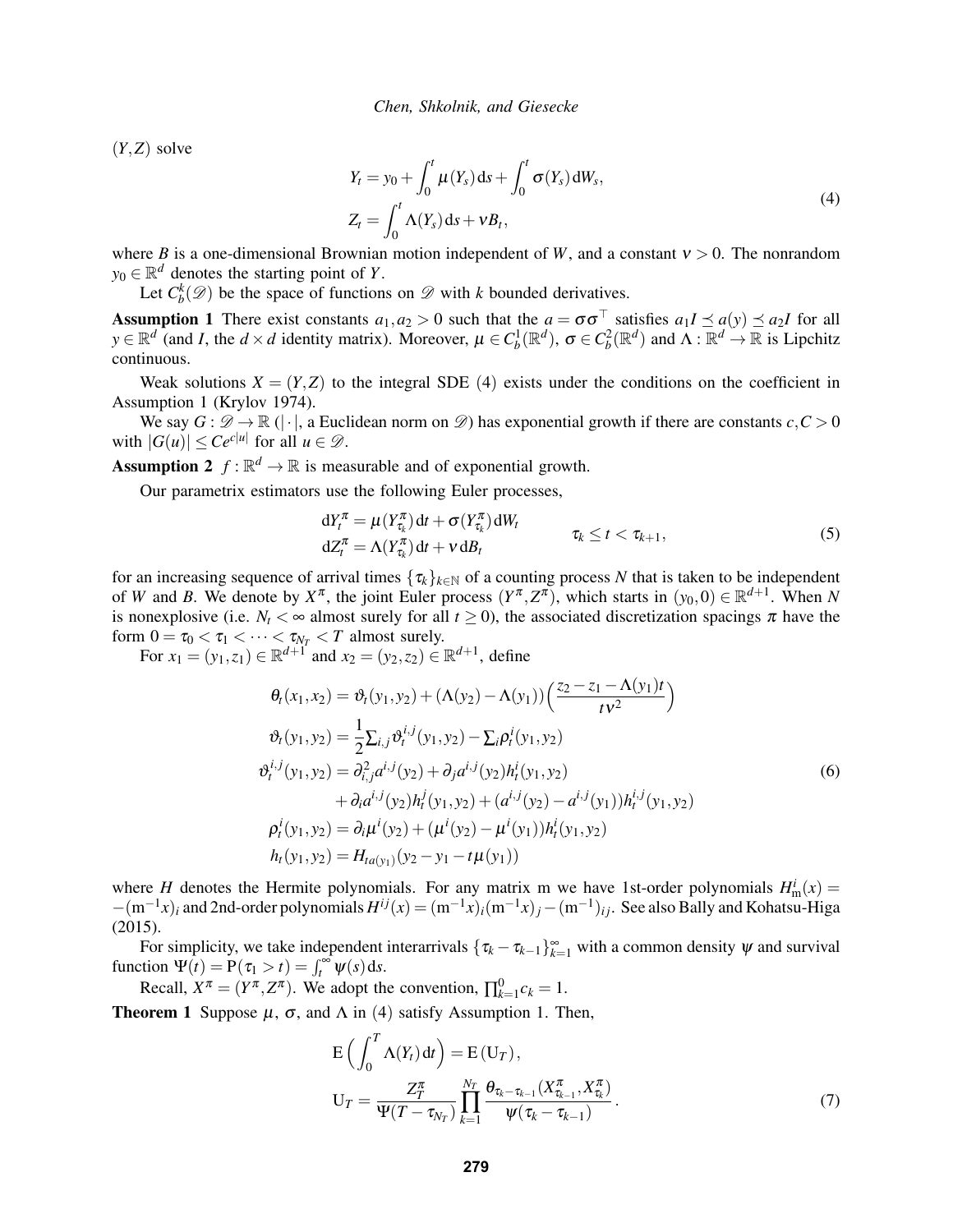The estimator ([7](#page-2-2)) does not involve the coefficient  $v$  since  $E(B_t) = 0$ .

<span id="page-3-2"></span>**Theorem 2** Suppose the  $\mu$ ,  $\sigma$ , and  $\Lambda$  in ([4](#page-2-0)) satisfy Assumption [1,](#page-2-1) the objective function  $f$  satisfies Assumption [2,](#page-2-3) and let  $v_T^2 = v^2 T/2$ . We have,

$$
E\left(e^{-\int_0^T \Lambda(Y_t) dt} f(Y_T)\right) = E(U_T),
$$
  
\n
$$
U_T = \frac{e^{-Z_T^{\pi}} f(Y_T^{\pi})}{e^{\nu_T^2} \Psi(T - \tau_{N_T})} \prod_{k=1}^{N_T} \frac{\theta_{\tau_k - \tau_{k-1}}(X_{\tau_{k-1}}^{\pi}, X_{\tau_k}^{\pi})}{\Psi(\tau_k - \tau_{k-1})}.
$$
\n(8)

These results may be coupled with those in [Chen et al. \(2019\)](#page-10-5) to incorporate a jump-diffusion setting. When  $\Lambda = 0$  and the density  $\psi$  is exponential with rate  $\lambda$ , we recover ([3](#page-0-0)) ( $\theta = \vartheta$ ), but with significantly relaxed conditions on *f* than those in the literature. When  $f = 1$ , we recover the results of [Wagner \(1987\)](#page-11-3) and [Wagner \(1988\).](#page-11-4) Note,

<span id="page-3-1"></span>
$$
E\left(1_{\{\eta>T\}}f(Y_T)\right) = E(U_T) \tag{9}
$$

for U*<sup>T</sup>* in ([8](#page-3-1)) and for η, a stopping time with (nonnegative) intensity Λ(*Y*) (Theorem 3.1 of [Giesecke and](#page-11-5) [Shkolnik \(2020\)](#page-11-5) establishes this identity under Asssumption [1\)](#page-2-1). This extends the scope of Theorem [2](#page-3-2) to killed diffusions.

The variance of the estimators depends heavily on the choice of parameters  $v$  and the choice of the counting process *N*. We recommend  $v > 1/2$  to avoid division by small numbers in ([6](#page-2-4)). The choice of a Poisson process for *N* as in ([3](#page-0-0)) leads to an infinite variance. Choices that lead to a finite variance are discussed in [Andersson and Kohatsu-Higa \(2017\).](#page-10-2) One example includes Beta distributed interarrivals on  $[0, T + \varepsilon]$  for a  $\varepsilon > 0$ , i.e.,

<span id="page-3-3"></span>
$$
\psi(\delta) = 1/\sqrt{4\delta(T+\varepsilon)}.
$$
\n(10)

<span id="page-3-4"></span>**Theorem 3** Let  $U_T$  be the estimator in Theorems [1](#page-2-5) or [2](#page-3-2) that satisfies the associated assumptions. Then,  $E(U_T^2) < \infty$  provided  $\psi$  is given by ([10](#page-3-3)).

The result generalizes to other  $\psi$  in [Andersson and Kohatsu-Higa \(2017\).](#page-10-2)

### <span id="page-3-0"></span>3 THEOREM PROOFS

We begin by establishing Theorem [3](#page-3-4) which guarantees that the variance of our estimators is finite. We leverage following auxiliary result.

<span id="page-3-5"></span>Lemma 1 Suppose  $\mu$ ,  $\sigma$ , and  $\Lambda$  satisfy Assumption [1.](#page-2-1) Let  $n \in \mathbb{N}$  and set  $\Pi_n = \{(t_1, \ldots, t_n) \in (0, T)^n$ :  $t_{k-1} < t_k$ . For  $1 \le p < \infty$  and measurable  $G : \mathbb{R}^{d+1} \to \mathbb{R}$  of exponential growth, define  $u_n : \Pi_n \to \mathbb{R}$  as  $(t_0 = 0)$ 

$$
u_n(t_1,\ldots,t_n) = \mathcal{E}\left(\left|G(X_T^{\pi})\prod_{k=1}^n \theta_{t_k-t_{k-1}}(X_{t_{k-1}}^{\pi},X_{t_k}^{\pi})\right|^p\right).
$$
\n(11)

There exists a constant  $C_T$  such that  $u_n(t_1,\ldots,t_n) \leq C_T^n \prod_{k=1}^n (t_k - t_{k-1})^{-p/2}$ .

We defer the proof of Lemma [1](#page-3-5) to the Appendix.

<span id="page-3-6"></span>**Remark 1** The constant  $C_T$  depends on  $T, d, p, v, y$  as well as the coefficients  $\mu, \sigma, \Lambda$  and the function *G*, but not on *n*, nor the times points  $\{t_k\}_{k=1}^n$ .

A similar bound appears in Corollary 4.2 of [Andersson and Kohatsu-Higa \(2017\),](#page-10-2) but for Λ continuously differentiable and bounded and *G*, also bounded. It is key to establishing finite variance of the estimators involving interarrival densities  $\psi$  such as ([10](#page-3-3)). We follow an argument similar to that of Proposition 7.3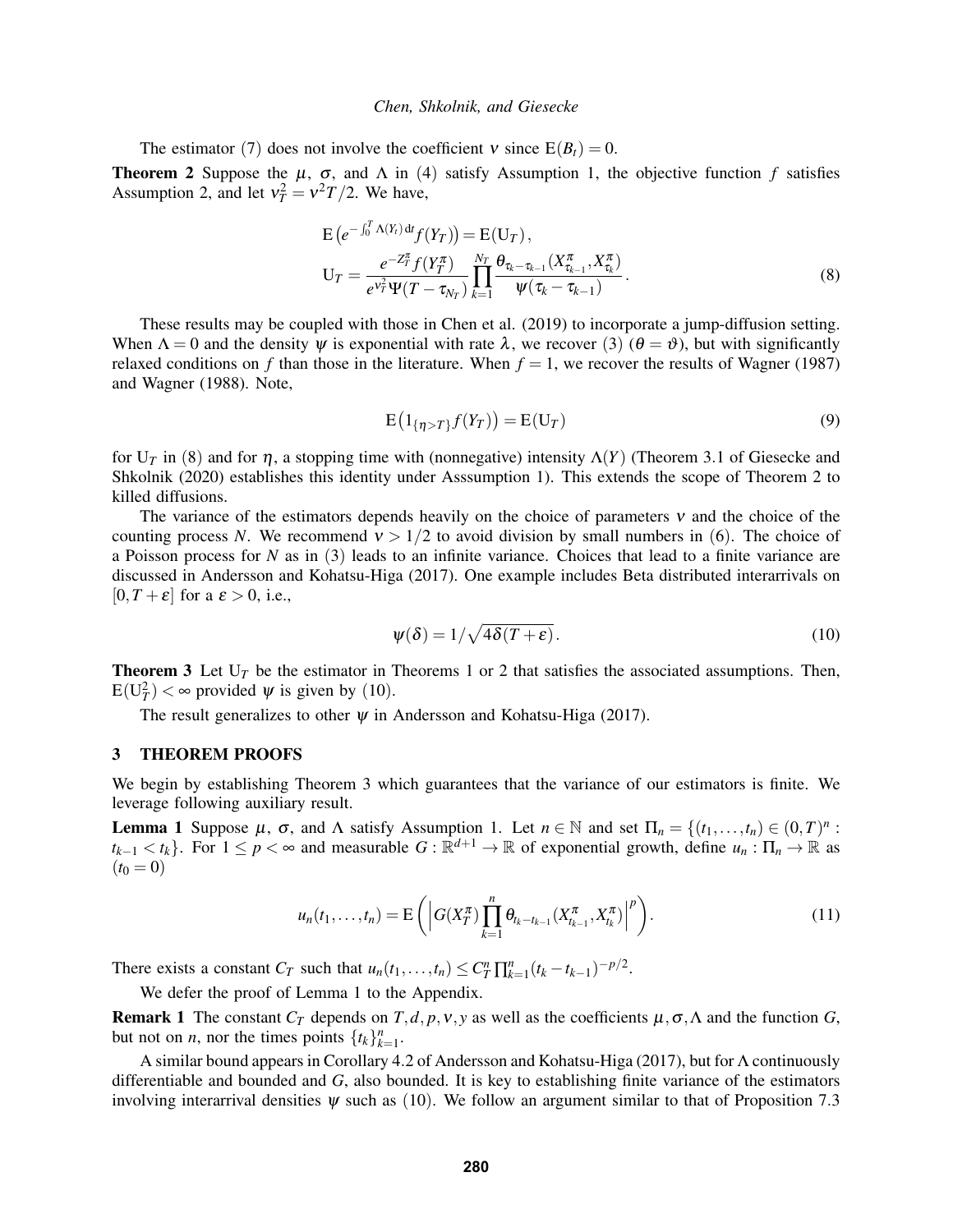of [Andersson and Kohatsu-Higa \(2017\),](#page-10-2) to show that

<span id="page-4-0"></span>
$$
E(|U_T|^p) < \infty \t 1 \le p < \infty, \text{ and}
$$
  
\n
$$
U_T = \frac{G(X_T^{\pi})}{\Psi(T - \tau_{N_T})} \prod_{k=1}^{N_T} \frac{\theta_{\tau_k - \tau_{k-1}}(X_{\tau_{k-1}}^{\pi}, X_{\tau_k}^{\pi})}{\Psi(\tau_k - \tau_{k-1})}.
$$
\n(12)

To see this, observe that by the independence of the  $\{\tau_k\}_{k\in\mathbb{N}}$  (hence  $N_T$ ) and X, almost surely  $\phi_{N_T}(\tau_1,\ldots,\tau_{N_T})=$  $E(|U_T|^p | {\tau_k}_{k \in \mathbb{N}})$  for  $\phi$  given by

<span id="page-4-4"></span>
$$
\phi_n(t_1,\ldots,t_n)=\frac{u_n(t_1,\ldots,t_n)}{|\Psi(T-t_n)\prod_{k=1}^n \psi(t_k-t_{k-1})|^p}.
$$

We have,  $E(|U_T|^p) = \sum_{n=0}^{\infty} E(1_{\{N_T = n\}} E(|U_T|^p | {\tau_k}_{k \in \mathbb{N}}))$ , and so

$$
E(|U_T|^p) = \sum_{n=0}^{\infty} E(1_{\{N_T = n\}} \phi_{N_T}(\tau_1, ..., \tau_{N_T}))
$$
  
= 
$$
\sum_{n=0}^{\infty} \int_{\Pi_n} \frac{u_n(t_1, ..., t_n) dt_1 ... dt_n}{|\Psi(T - t_n)|_{k=1}^n \Psi(t_k - t_{k-1})|^{p-1}}
$$
 (13)

as  $E(1_{\{N_T=n\}}\phi_n(\tau_1,\ldots,\tau_n)) = \int_{\Pi_n} \phi_n(t_1,\ldots,t_n) \Psi(T-t_n) \prod_{k=1}^n \psi(t_k-t_{k-1}) dt_k$  by [Andersson and Kohatsu-](#page-10-2)[Higa \(2017\),](#page-10-2) Lemma 7.1), provided the right side converges. Applying the bound  $\Psi(T - t_n) \ge \Psi(T) =$  $\int_T^{T+\varepsilon} \psi(s) ds > 0$  and the  $\psi$  in ([10](#page-3-3)), we indeed have by Lemma [1](#page-3-5) that the series converges, and

<span id="page-4-5"></span>
$$
E(|U_T|^p) \le \sum_{n=0}^{\infty} K_T^n \int_{\Pi_n} \prod_{k=1}^n (t_k - t_{k-1})^{-\gamma} dt_k < \infty \tag{14}
$$

for a constant  $K_T \geq C_T$ ,  $\gamma \in (0,1)$  and all  $1 \leq p \leq \infty$  [\(Andersson and Kohatsu-Higa 2017,](#page-10-2) Proposition 7.3). Having established ([12](#page-4-0)), by considering only  $1 \le p \le 2$ , we deduce the claim in Theorem [3,](#page-3-4) as the estimator  $U_T$  in both ([7](#page-2-2)) and ([8](#page-3-1)) has a G of exponential growth. By the same argument, alternative interarrival densities  $\psi$  may be employed.

Next, we prove our estimators are unbiased.

<span id="page-4-1"></span>**Lemma 2** Suppose  $X = (Y, Z)$  in ([4](#page-2-0)) has coefficients  $\mu$ ,  $\sigma$  and  $\Lambda$  satisfying Assumption [1.](#page-2-1) For  $G : \mathbb{R}^{d+1} \to \mathbb{R}$ , measurable and of exponential growth,

$$
E(G(X_T)) = E\left(\frac{G(X_T^{\pi})}{\Psi(T - \tau_{N_T})}\prod_{k=1}^{N_T} \frac{\theta_{\tau_k - \tau_{k-1}}(X_{\tau_{k-1}}^{\pi}, X_{\tau_k}^{\pi})}{\Psi(\tau_k - \tau_{k-1})}\right).
$$
(15)

We defer the proof of Lemma [2](#page-4-1) to the Appendix. The lemma extends the parametrix method to objective functions *G* of exponential growth and to one of the components of the diffusion (namely, *Z*) to a Lipschitz continuous drift. Here, we illustrate its application to Theorems [1](#page-2-5) and [2.](#page-3-2)

Since *B* is independent of *W* (hence, independent of *Y*),

<span id="page-4-3"></span><span id="page-4-2"></span>
$$
E(Z_T) = E\left(\int_0^T \Lambda(Y_t) dt\right),
$$
  
\n
$$
E\left(e^{-Z_T} f(Y_T)\right) = e^{\nu_T^2} E\left(e^{-\int_0^T \Lambda(Y_t) dt} f(Y_T)\right).
$$
\n(16)

We apply Lemma [2](#page-4-1) with  $G(x) = z$  and  $G(x) = e^{-z} f(y)$  for  $(y, z) = x$  and f measurable and of exponential growth to the left sides of ([16](#page-4-2)) to obtain parmetrix formulas like ([15](#page-4-3)). Finally, adjusting for the term  $v_T^2$ in  $(8)$  $(8)$  $(8)$  (but not in  $(7)$  $(7)$  $(7)$ ) yields the claims of Theorems  $(1)$  $(1)$  $(1)$  and [2.](#page-3-2)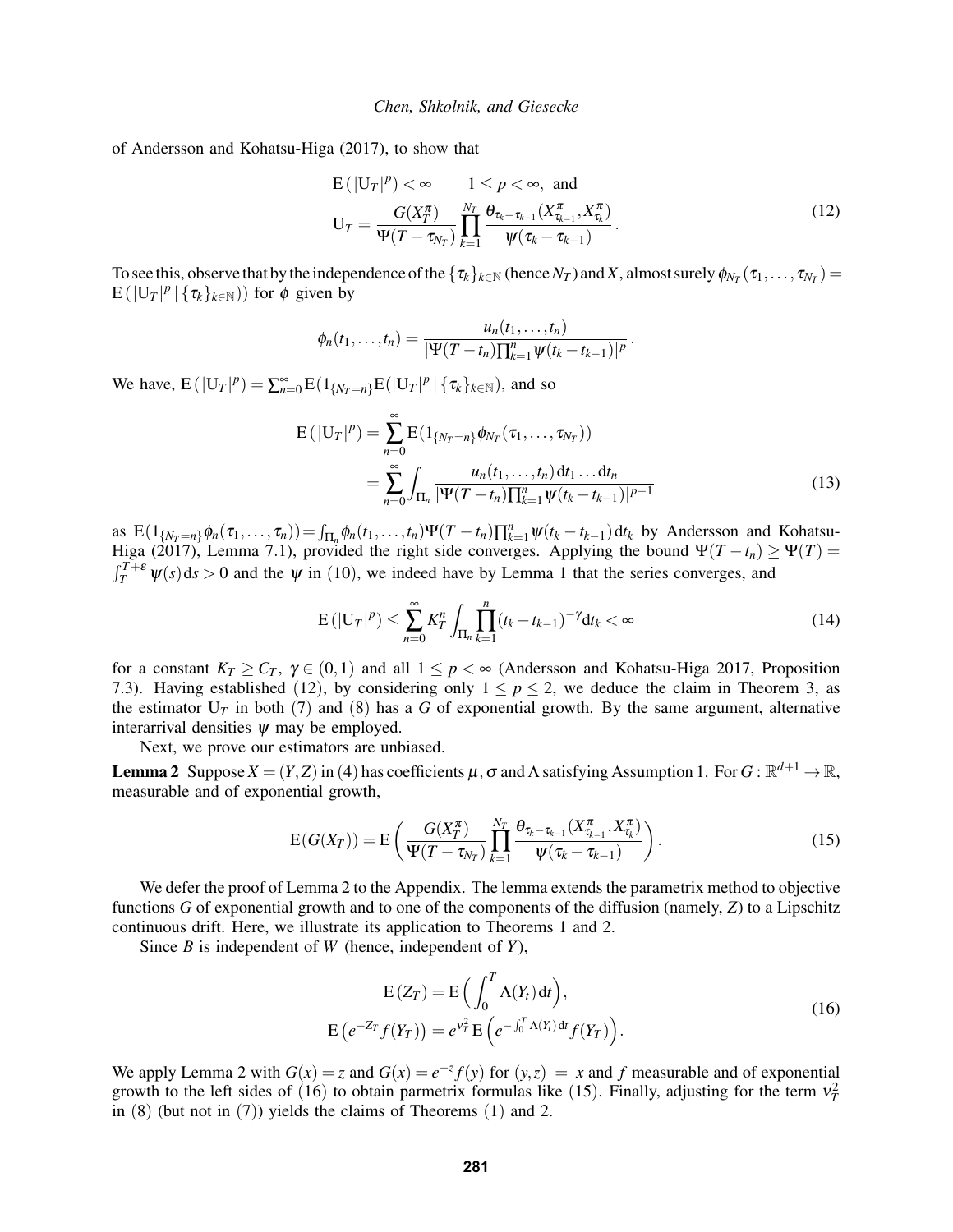We remark that the above argument leads to the design of additional estimators, provided the adjustment for the Brownian motion *B* may be performed. For example, the quadratic  $G(x) = z^2$  may be addressed using

<span id="page-5-1"></span>
$$
E(Z_T^2) - v^2 T = E\left(\left(\int_0^T \Lambda(Y_t) dt\right)^2\right)
$$
\n(17)

again appealing to the independence of *Y* and *B*, and that  $E(B_T) = 0$  and  $E(B_T^2) = T$ . Again applying Lemma [2](#page-4-1) to the left side of ([17](#page-5-1)), yields the appropriate paramtetix formula for estimating the right side of ([17](#page-5-1)) without bias. The parameter v cannot be set to zero as it is key to establishing ([15](#page-4-3)).

# <span id="page-5-0"></span>4 NUMERICAL EXAMPLES

We provide numerical results to demonstrate the performance of our estimator. Based on the Assumptions [1](#page-2-1) and [2,](#page-2-3) we consider *Y* solving

<span id="page-5-2"></span>
$$
dY_t = \sin(Y_t) dt + \sqrt{0.4 + 0.2 \sin(Y_t)} dW_t.
$$
 (18)

We test estimators for  $\int_0^{T_1} \Lambda(X_t) dt$  and  $e^{-\int_0^{T_2} \Lambda(Y_t) dt} f(Y_{T_2})$ , where  $T_1 = 1$ ,  $T_2 = 0.2$ ,  $\Lambda(x) = 0.2 + x$  and  $f(x) = e^x$ . Different  $T_1$  and  $T_2$  ensure the two objective function values are roughly of the same order of magnitude. The drift and volatility of *Y* are smooth and bounded, but the functions Λ and *f* both extend the typical scope where the parametrix estimator applies.

We compare the parametrix estimators with the Euler method, to test for a bias in the Euler method and for its absence in the parametrix estimator. A nearly exact expectation is computed with a very large number of Monte Carlo trials and a very fine discretization. For the benchmark Euler method, the computation budget is allocated according to the trade-off rule in [Duffie and Glynn \(1995\).](#page-10-6) Specifically, letting *p* denote the number of (uniformly spaced) discretization points  $t_k$  in ([2](#page-0-1)), we run  $M = p^2$  Monte Carlo trials. This approach balances the bias of the Euler scheme with the statistical error of Monte Carlo. For  $p = 2<sup>7</sup>$ , the Euler and parametrix scheme have a nearly identical run-time of  $5 \times 10^{-4}$  seconds per similation trial.

Tables [1](#page-6-0) and [2](#page-6-1) summarize our numerical experiments. Table [1](#page-6-0) reports estimates of the expectaton of a path intergral of the diffusion *Y*. The error of each estimate falls within the 99% confidence interval, indicating no bias in either method. Hence, the trade-off rule between bias and computional budget masks the bias of the Euler scheme; (alternatively, this effect may be due to cancellation errors facilitated by the linear choice of Λ). The variance of the Euler samples is roughly 0.22 for each discretization. In contrast, the parametrix estimator exhibits a sample variance that is hundreds of times larger; yet, it appears bounded, confirming our theoretical findings. Significantly longer running times were then required to match the performance of the Euler scheme. While many of the computations to assemble the parametrix estimator may be parallelized, more work to reduce its variance is needed to outperform the Euler method on this example.

Table [2](#page-6-1) reports estimates of  $E(1_{\{\eta>\mathcal{T}_2\}}f(Y_{T_2}))$  where  $\eta$  is a stopping time with intensity  $\Lambda(Y)$ , or equivalently the expectation of a discounted payoff  $f(Y_{T_2})$ . In this example, we begin to observe the bias in the Euler scheme, as the error of its estimates begins to exceed the size of the confidence interval. In contrast, the parametrix estimate error always remains well within the bounds of the statistical uncertainty. The sample variance of the estimates produced by the Euler scheme is roughly 0.73, increasing relative to the path-integral example. In contrast, the sample variance of the parametrix estimator decreased. For this reason, the errors made by the parametrix method are significantly lower than those of the Euler method. This highlights the advantages of the paramterix family of estimators.

### 5 CONCLUSION

The parametrix method allows for unbiased simulation estimators of diffusions. While the approach has great potential for fast and accurate simulation, current theoretical results limit the scope of its application.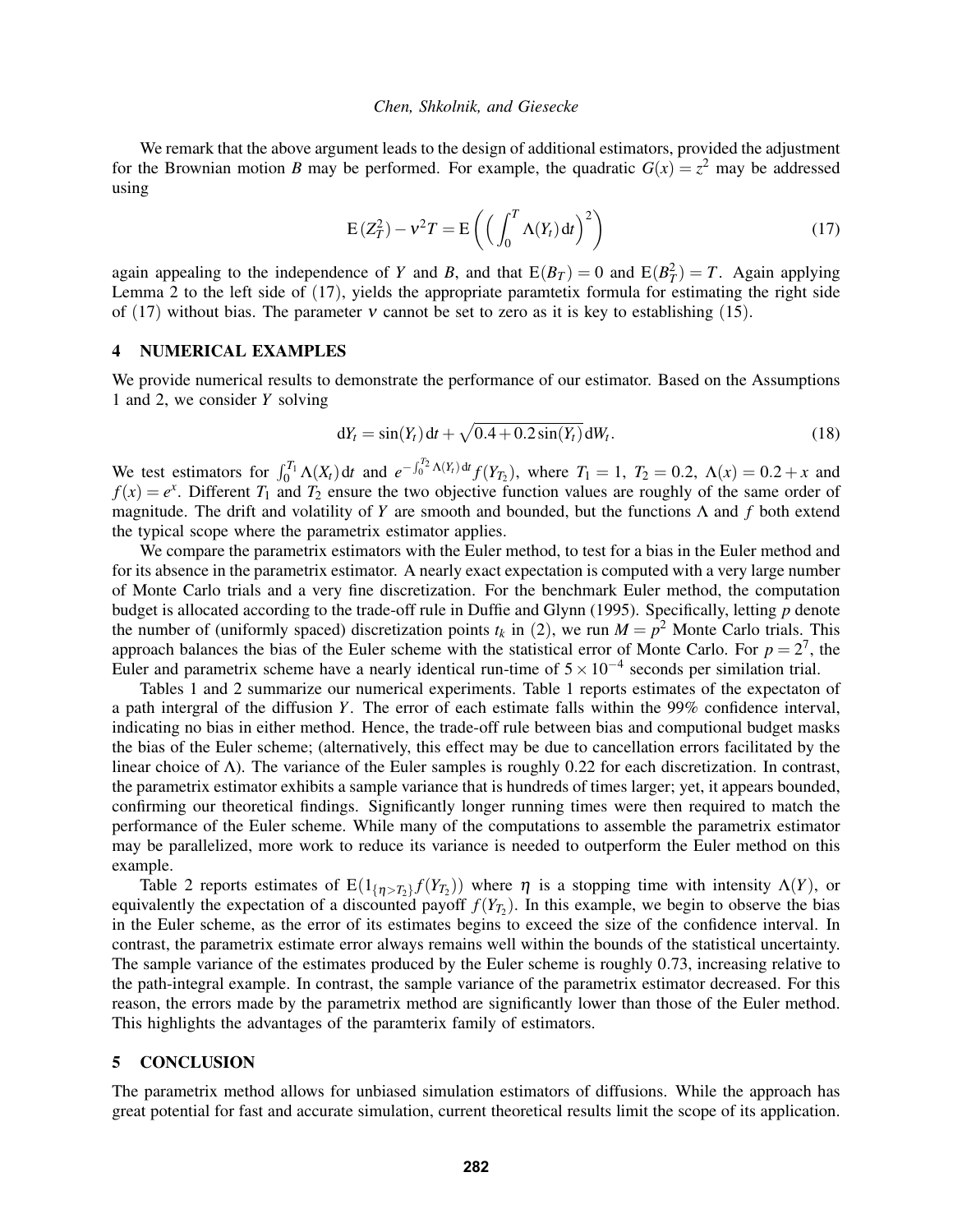<span id="page-6-0"></span>Table 1: Estimation of  $E \left( \int_0^{T_1} \Lambda(Y_t) dt \right)$  for model ([18](#page-5-2)) with the parametrix and Euler methods. "Error" reports the absolute value between the (nearly) exact value and the Monte Calro estimate based on *M* trials. Normal confidence intervals (CI) accompany each estimate.

| Parametrix      |        |          |        |          |                  | Euler  |        |  |
|-----------------|--------|----------|--------|----------|------------------|--------|--------|--|
| M               | Error  | Variance | 99% CI | M        | $\boldsymbol{D}$ | Error  | 99% CI |  |
| 10 <sup>6</sup> | 0.0013 | 62.06    | 0.0200 | $2^{14}$ | $2^7$            | 0.0057 | 0.0094 |  |
| 10 <sup>7</sup> | 0.0009 | 65.23    | 0.0065 | $2^{16}$ | $2^8$            | 0.0031 | 0.0047 |  |
| $10^{8}$        | 0.0014 | 73.21    | 0.0021 | $2^{18}$ | 2 <sup>9</sup>   | 0.0006 | 0.0024 |  |
| $10^{9}$        | 0.0003 | 69.78    | 0.0007 | $2^{20}$ | $2^{10}$         | 0.0005 | 0.0012 |  |

<span id="page-6-1"></span>Table 2: Estimation of  $E(e^{-\int_0^{T_2} \Lambda(Y_t) dt} f(Y_{T_2}))$  for model ([18](#page-5-2)) with the parametrix and Euler methods. "Error" reports the absolute value between the (nearly) exact value and the Monte Calro estimate based on *M* trials. Normal confidence intervals (CI) accompany each estimate.

| Parametrix      |        |          |            |          | Euler          |        |        |  |
|-----------------|--------|----------|------------|----------|----------------|--------|--------|--|
| M               | Error  | Variance | 99% CI   N |          | h              | Error  | 99% CI |  |
| 10 <sup>6</sup> | 0.0072 | 57.35    | 0.0193     | $2^{14}$ | $2^7$          | 0.0134 | 0.0172 |  |
| 10 <sup>7</sup> | 0.0016 | 56.56    | 0.0061     | $2^{16}$ | $2^8$          | 0.0015 | 0.0086 |  |
| $10^{8}$        | 0.0003 | 56.61    | 0.0019     | $2^{18}$ | 2 <sup>9</sup> | 0.0040 | 0.0043 |  |
| $10^{9}$        | 0.0001 | 56.54    | 0.0003     | $2^{20}$ | $2^{10}$       | 0.0033 | 0.0022 |  |

We extend the parametrix method to accommodate several classes of problems encountered in practice. In particular, we extend the method to path integrals and to killed diffusions which arise frequently in modeling. Our theoretical results establish the unbiasedness and finite variance properties of the estimators. Numerical examples illustrates the performance of the estimators relative to a biased, Euler discretization scheme.

# <span id="page-6-3"></span>A AUXILIARY RESULTS AND NOTATION

Let  $\varphi_c$  denote the multivariate Gaussian density with a zero mean and variance (matrix) *c*. Denote by *q* the transition kernel of the Euler process  $X^{\pi} = (Y^{\pi}, Z^{\pi})$  defined in ([5](#page-2-6)) on the interval  $[\tau_k, \tau_{k+1})$ , given  $(X_{\tau_k}^{\pi}, \tau_k, \tau_{k+1})$ . The law of  $(Y^{\pi}, Z^{\hat{\pi}})$  given  $X_{\tau_k}^{\pi} = (y_1, z_1) \in \mathbb{R}^{d+1}$  is Gaussian with covariances  $a(y_1) =$  $(\sigma \sigma^{\top})(y_1) \in \mathbb{R}^{d \times d}$  and  $v^2$  for  $Y^{\pi}$  and  $Z^{\pi}$  respectively with means  $y_1 + \mu(y_1)$  and  $z_1 + \Lambda(z_1)$ . For initial and final points  $x_1 = (y_1, z_1)$  and  $x_2 = (y_2, z_2) \in \mathbb{R}^{d+1}$ , the density  $q_t(x_1, x_2)$  decomposes as

$$
q_t(x_1, x_2) = \varphi_{ta(y_1)}(y_2 - y_1 - \mu(y_1)t)\varphi_{tv^2}(z_2 - z_1 - \Lambda(y_1)t)
$$
\n(19)

as the Brownian motions *W* and *B* driving  $Y^{\pi}$  and  $Z^{\pi}$  are independent.

<span id="page-6-2"></span>**Lemma 3** For any symmetric  $c \in \mathbb{R}^{d \times d}$  for which there exist constants  $c_1, c_2 > 0$  satisfying  $c_1 I \leq c \leq c_2 I$ , we have that for  $0 < t < T$ ,

$$
\varphi_{tc}(y_2 - y_1 - b(y_1)t) \le C_T \varphi_{2tc_2I}(y_2 - y_1)
$$
\n(20)

where  $C_T = 2^{d/2} e^{T ||b||_{\infty}/(2c_1)}$  and for all  $y_1, y_2 \in \mathbb{R}^d$ .

*Proof.* See Lemma A.1 of [Andersson and Kohatsu-Higa \(2017\).](#page-10-2)

<span id="page-6-4"></span> $\Box$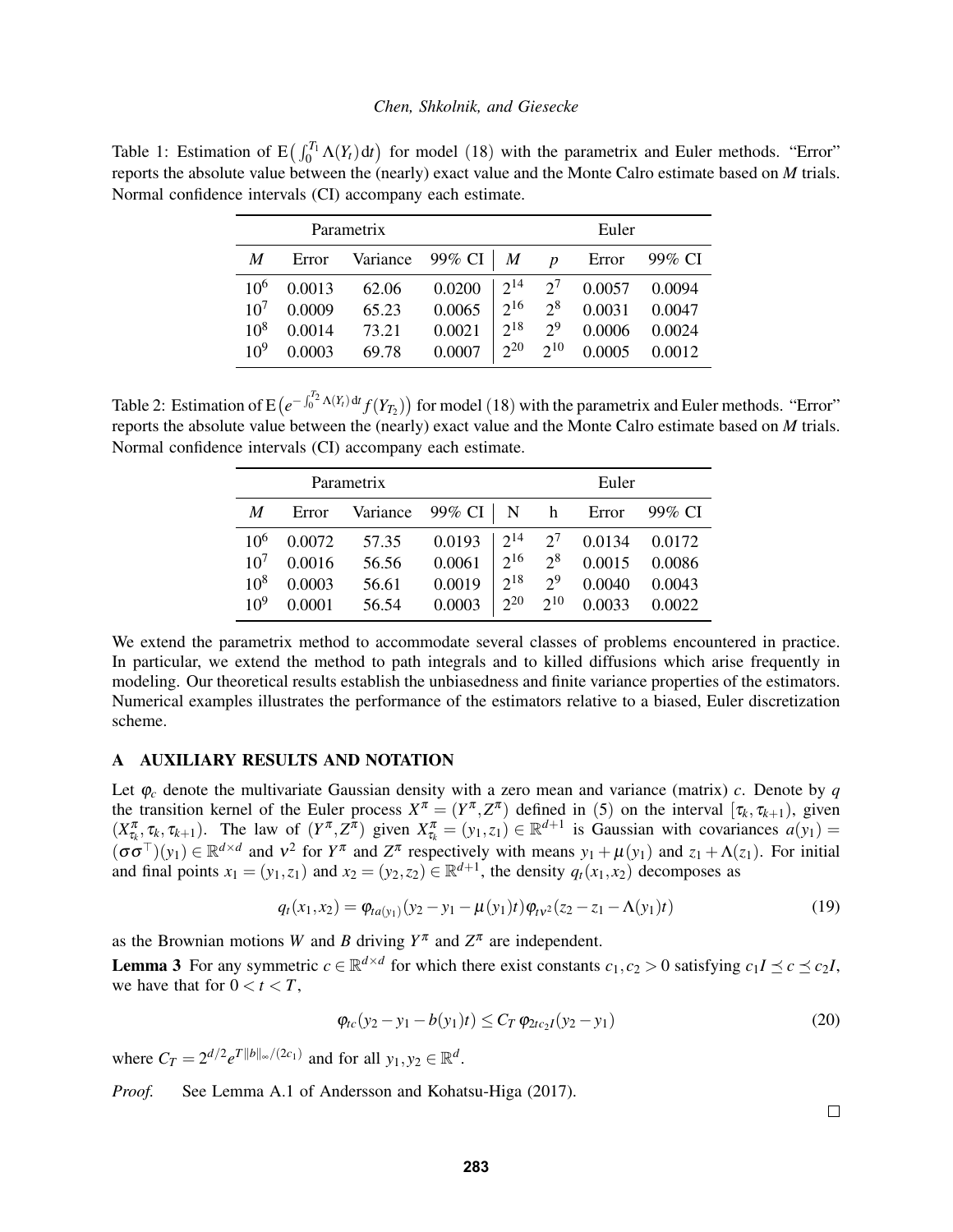We provide a bound on the bias correcting weights  $\theta$  in ([6](#page-2-4)). For a function *f*, let  $||f||_{\infty} = \sup_x |f(x)|$ where  $|\cdot|$  is the Eucledian norm.

<span id="page-7-1"></span>**Lemma 4** Suppose that Assumption [1](#page-2-1) holds for the coefficients  $\mu$ ,  $\sigma$  and  $\Lambda$  determining  $\theta$  in ([6](#page-2-4)). Then for any  $1 \le p < \infty$  and  $0 < t \le T$ , we have

$$
|\theta_t(x_1,x_2)^p q_t(x_1,x_2)| \leq \frac{K_T}{t^{p/2}} \varphi_{4ta_2I}(y_2-y_1) \varphi_{2t^{p/2}}(z_2-z_1-\Lambda(y_1)t)
$$
\n(21)

for all  $x_1 = (y_1, z_1), x_2 = (y_2, z_2) \in \mathbb{R}^{d+1}$  and a constant  $K_T$  that depends on  $T, d, p, c_1, c_2, \|\mu\|_{\infty}$  and the Lipschitz constant of  $\Lambda$  (per Assumption [1\)](#page-2-1).

*Proof.* We have  $\theta(x_1, x_2) = \vartheta_t(y_1, y_2) + (\Lambda(y_2) - \Lambda(y_1))\left(\frac{z_2 - z_1 - \Lambda(y_1)t}{t v^2}\right)$ , where  $\vartheta$  satisfies, by Lemma 4.1 in [Andersson and Kohatsu-Higa \(2017\),](#page-10-2)

$$
|\vartheta_t(y_1, y_2)^p \varphi_{ta(y_1)}(y_2 - y_1 - \mu(y_1)t)| \le \frac{C'_T}{t^{p/2}} \varphi_{4ta_2I}(y_2 - y_1)
$$
\n(22)

for a constant  $C_T'$  that depends on  $d, a_1, a_2, \|\mu\|_{\infty}$  and *T*.

Next, applying Lemma [3](#page-6-2) with constant  $C_T$  and  $y = y_2 - y_1 - \mu(y_1)t$ , and letting *L* denote the Lischitz constant of  $\Lambda$ , we obtain

$$
|\Lambda(y_1) - \Lambda(y_2)|^p \varphi_{ta(y_1)}(y) \le \frac{C_T L}{t^{p/2}} |y_2 - y_1|^p \varphi_{2ta_2I}(y_2 - y_1)
$$
  
 
$$
\le \frac{L_T}{t^{p/2}} \varphi_{4ta_2I}(y_2 - y_1)
$$
 (23)

<span id="page-7-3"></span><span id="page-7-2"></span><span id="page-7-0"></span> $\Box$ 

for a constant  $L_T$ , where the Gaussian decay of  $\varphi$  is used to bound  $|y_2 - y_1|^p$ . The latter argument also yields that for  $z = z_2 - z_1 - \Lambda(y_1)t$ ,

$$
\left|\frac{z}{t v^2}\right|^p \varphi_{t v^2}(z) \leq \left(8p \sqrt{T/t}\right)^p \varphi_{2 v^2 t}(z).
$$

The claim now follows by using the identity  $|a+b|^p \le 2^{p-1}(|a|^p + |b|^p)$  for the two terms of  $\theta$  and applying the bounds above to arrive at  $(21)$  $(21)$  $(21)$ .

## B PROOF OF LEMMA [1](#page-3-5)

Using the transition law *q* of  $X^{\pi}$  (Appendix [A\)](#page-6-3) to write  $u_n(t_1,...,t_n) = E\left(\right)$  $G(X_T^\pi) \prod_{k=1}^n \theta_{t_k-t_{k-1}} (X_{t_{k-1}}^\pi, X_{t_k}^\pi) \bigg|$ *p* , yields the Lebesgue itegrand

$$
\Big(\prod_{k=1}^n |\theta_{t_k-t_{k-1}}(x_{k-1},x_k)|^p q_{t_k-t_{k-1}}(x_{k-1},x_k)\Big)|G(x_{n+1})|^p q_{T-t_n}(x_n,x_{n+1})
$$

which is integrated over all  $(x_1,...,x_{n+1}) \in \mathbb{R}^{(d+1)\times(n+1)}$ . By Lemma [4,](#page-7-1) for a constant  $K'_T$ , this integrand is bounded above by

$$
\Big(\prod_{k=1}^n \frac{K'_T}{(t_k-t_{k-1})^{p/2}}\hat{q}_{t_k-t_{k-1}}(x_{k-1},x_k)\Big)|G(x_{n+1})|^p q(x_n,x_{n+1})
$$

where  $\hat{q}$  is the transition law (c.f., the transition law q of  $X^{\pi}$  in ([19](#page-6-4))),

$$
\hat{q}_t(x_{k-1},x_k) = \varphi_{4ta_2I}(y_k - y_{k-1})\varphi_{2t}^{2t_2}(z_k - z_{k-1} - \Lambda(y_{k-1})t)
$$
\n(24)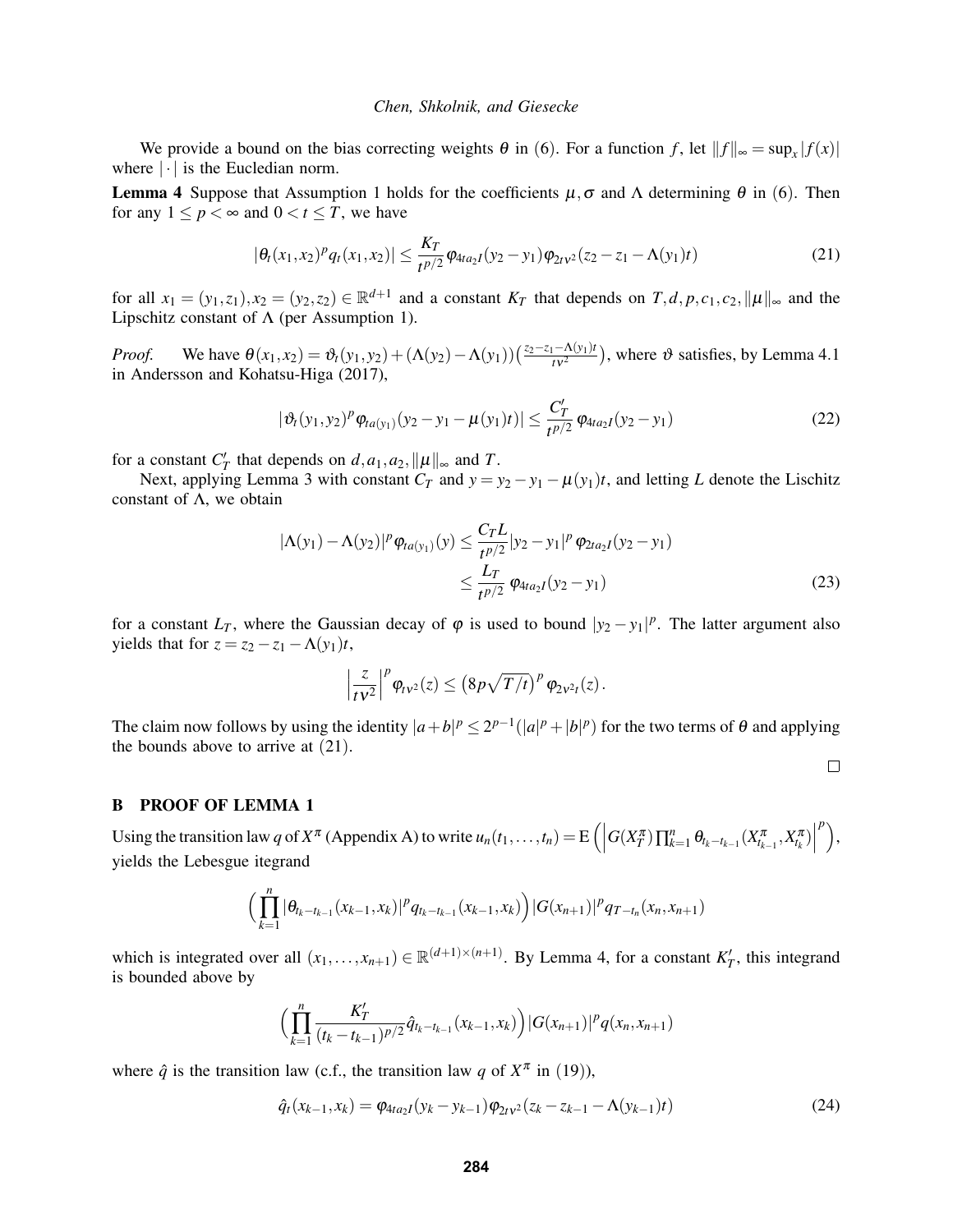with  $(y_k, z_k) = x_k$  of a process  $\hat{X} = (\hat{Y}, \hat{Z})$  that starts in  $(y_0, 0) \in \mathbb{R}^{d+1}$ . Observe that  $\hat{Y}$  is mean-zero Gaussian (w.l.o.g., driven by *W*) with independent components and covariance matrix  $4a_2I$ . But,  $\hat{Y}$  depends on  $\hat{Z}$ , (w.l.o.g., driven by *W*) with independent components and covariance defined by  $\hat{Z}_{t_\ell} = \sum_{k=1}^{\ell} \Lambda(\hat{Y}_{t_{k-1}})(t_k - t_{k-1}) + \sqrt{2v} B_{t_\ell}$  (w.l.o.g., *B* in ([5](#page-2-6))).

By Lemma [3](#page-6-2) and ([19](#page-6-4)), for a constant  $C_T$ , we have the upper bound

$$
q_t(x_n,x_{n+1}) \leq C_T \varphi_{4ta_2I}(y_2-y_1)\varphi_{2t}^{2t_2}(z_2-z_1-\Lambda(y_1)t) = C_T \hat{q}_t(x_n,x_{n+1})
$$

and assembling the above estimates, we deduce the following bound.

$$
u_n(t_1,\ldots,t_n) \le C_T \mathbb{E} \left( |G(\hat{X}_T)|^p \right) \prod_{k=1}^n \frac{K'_T}{(t_k - t_{k-1})^{p/2}}
$$
(25)

It remains to bound  $E(|G(\hat{X}_T)|^p)$ . For constants  $c, C > 0$  we have

<span id="page-8-1"></span><span id="page-8-0"></span>
$$
|G(\hat{X}_T)|^p \leq C \exp(c_p |Z_T| + c_p \sum_{i=1}^d |\hat{Y}_T^i|)
$$

by the exponential growth of *G* and  $|x| = \sqrt{\sum_{i=1}^{d+1} x_i^2} \le \sum_{i=1}^{d+1} |x_i|$ . Further,

$$
E(|G(\hat{X}_T)|^p)^2 \leq CE(e^{2cp|Z_T|})\prod_{i=1}^d E(e^{2cp|\hat{Y}_T^i|})
$$
\n(26)

by the independence of the  $\{\hat{Y}_T^i\}$ . Applying the Lipschitz property of  $\Lambda$ , the triangle inequality and that  $\sum_{k=1}^{n} \sum_{\ell=1}^{k} |b_{\ell} - b_{\ell-1}| = \sum_{k=1}^{n} k |b_{n-k+1} - b_{n-k}|,$ 

$$
|\hat{Z}_T| \le |\Lambda(y)|T + TL \sum_{k=1}^n |\hat{Y}_{t_k} - y| + \sqrt{2v^2} |B_T|
$$
  

$$
\le |\Lambda(y)|T + TL \sum_{k=1}^n k|\hat{Y}_{t_{n-k+1}} - \hat{Y}_{t_{n-k}}| + \sqrt{2v^2} |B_T|
$$

for *L* the Lipschitz constant of Λ. Applying the independence of increments property of *Y*ˆ and its independence with the Brownian motion *B* yields,

$$
E(e^{2cp|Z_T|}) \leq e^{2|\Lambda(y)|T} E(e^{\sqrt{8(cpv)^2}|B_T|}) \prod_{k=1}^n E(e^{2cpTL|\hat{Y}_{t_{n-1+1}} - \hat{Y}_{t_{n-k}}|})
$$
\n(27)

To conclude, note that for any zero-mean normal random variable  $Q \in \mathbb{R}^d$  with independent components each of variance  $4a_2$  and  $\delta_k > 0$ , we have

$$
\mathrm{E}(e^{\delta_k|Q|}) \leq \prod_{i=1}^d \mathrm{E}(e^{\delta_k|Q^i|}) \leq \prod_{i=1}^d 2\mathrm{E}(e^{\delta_kQ^i}) = e^{d(1+2a_2\delta_k^2)}.
$$

As  $|\hat{Y}_{t_k} - \hat{Y}_{t_{k-1}}| \stackrel{\mathcal{D}}{=} (t_k - t_{k-1})Q$ , assembling, ([25](#page-8-0)), ([26](#page-8-1)) and ([27](#page-8-2)), we see  $C_T \mathbb{E}(|G(\hat{X}_T|^p))$  is bounded above by a constant of the form  $b^{nd}$  for  $b > 0$  that depends on  $a_2, T, L, c, p, y, v$ . This constant does not depend on the points  $\{t_k\}$  as  $\sum_{k=1}^n \delta_k^2 \leq (\sum_{k=1}^n |\delta_k|)^2 \leq T^2$  where we set  $\delta_k = t_k - t_{k-1}$ , as  $t_n < T$ . The latter point addresses Remark [1](#page-3-6) and concludes the proof.

## C PROOF OF LEMMA [2](#page-4-1)

Let  $\{\Lambda_\ell\}_{\ell \in \mathbb{N}}$  be a sequence of functions in  $C_b^1(\mathbb{R})$  such that  $\Lambda_\ell \to \Lambda$  pointwise (this is guaranteed by first truncating  $\Lambda$  so that it is bounded and then using the fact that smooth, bounded functions are dense in the space of bounded, continuous functions; in norm and hence pointwise). Define,

<span id="page-8-2"></span>
$$
Z_t^{\ell} = \int_0^t \Lambda(Y_s) \, \mathrm{d} s + v B_t \tag{28}
$$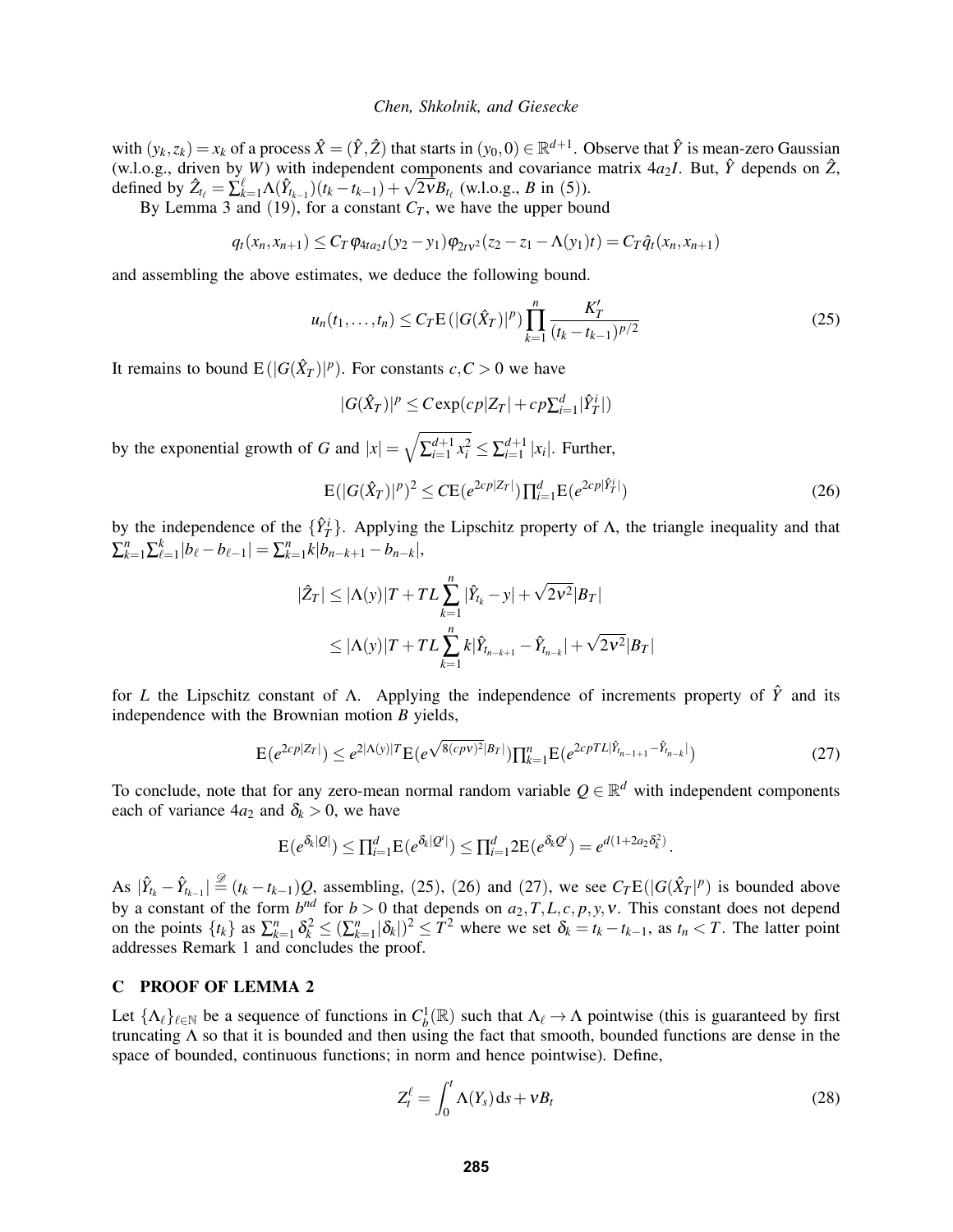and let  $X^{\ell} = (Y, Z^{\ell})$ . Denote by  $X^{\ell, \pi} = (Y^{\pi}, Z^{\ell, \pi})$  the associated process, defined identically to ([5](#page-2-6)) by with  $\Lambda_{\ell}$  replacing  $\Lambda$ . It follows that  $X^{\ell,\pi}$  is a  $(d+1)$ -dimensional diffusion that satisfies the assumptions of the plain parametrix method (i.e.,  $C_b^1$  drift and uniformly elliptic,  $C_b^2$  volatility) for a weight function  $\theta^{\ell}$ defined identically to  $\theta$  in ([6](#page-2-4)) but with  $\Lambda_{\ell}$  replacing  $\Lambda$ .

We accomplish the proof in two steps. First, we prove the statement for *G* smooth and of compact support. In the second step, we extend the result to *G* measurable and of exponential growth.

Step 1. Let *G* be smooth and of compact support. The *G* is bounded, with bound  $||G||_{\infty} < \infty$ . We then have the standard parametrix formula,

$$
E(G(X_T^{\ell})) = E(U_T^{\ell})
$$
  
\n
$$
U_T^{\ell} = \frac{G(X_T^{\ell,\pi})}{\Psi(T - \tau_{N_T})} \prod_{k=1}^{N_T} \frac{\theta_{\tau_k - \tau_{k-1}}^{\ell}(X_{\tau_{k-1}}^{\ell,\pi}, X_{\tau_k}^{\ell,\pi})}{\psi(\tau_k - \tau_{k-1})}.
$$
\n(29)

for every  $\ell \in \mathbb{N}$ . Since  $X_T^{\ell} \to X_T$  almost surely,  $G(x) \leq ||G||_{\infty}$  and  $G$  is continuous, by dominated convergence,  $\lim_{\ell \uparrow \infty} EG(X_T^{\ell}) = EG(X_T)$ . Similarly, as  $U_T^{\ell} \to U_T$  (the integrand on the right side of ([15](#page-4-3))) almost surely,

<span id="page-9-1"></span>
$$
E(G(X_T)) = \lim_{\ell \uparrow \infty} E(U_T^{\ell}) = E(U_T)
$$
  

$$
U_T = \frac{G(X_T^{\pi})}{\Psi(T - \tau_{N_T})} \prod_{k=1}^{N_T} \frac{\theta_{\tau_k - \tau_{k-1}}(X_{\tau_{k-1}}^{\pi}, X_{\tau_k}^{\pi})}{\Psi(\tau_k - \tau_{k-1})}
$$
(30)

provided there exists an integrable random variable  $V_T \ge \sup_{\ell} |U_T^{\ell}|$ .

We show that the required random variable  $V = |V_T|$  is given by

$$
V_T = \frac{\|G\|_{\infty}}{\Psi(T - \tau_{N_T})} \prod_{k=1}^{N_T} \frac{|\vartheta_{t_k - t_{k-1}}(Y_{t_{k-1}}^\pi, Y_{t_k}^\pi)| + L|Y_{t_k}^\pi - Y_{t_{k-1}}^\pi||Q_k|}{\Psi(\tau_k - \tau_{k-1})},
$$

where  $Q_k = Z_{t_k}^{\ell,\pi} - Z_{t_{k-1}}^{\ell,\pi} - \Lambda(Y_{t_{k-1}}^{\pi}) (t_k - t_{k-1}) = B_{t_k} - B_{t_{k-1}}$  is has the standard Normal distribution and is independent of  $Y^{\pi}$ .

To show that  $E(V_T) < \infty$ , observe that (see ([6](#page-2-4))),

$$
\theta_{t_{k}-t_{k-1}}^{\ell}(X_{t_{k-1}}^{\ell,\pi},X_{t_{k}}^{\ell,\pi})=\vartheta_{t_{k}-t_{k-1}}(Y_{t_{k-1}}^{\pi},Y_{t_{k}}^{\pi})+(\Lambda_{\ell}(Y_{t_{k}}^{\pi})-\Lambda_{\ell}(Y_{t_{k-1}}^{\pi}))Q_{k}
$$

and due to the fact that each  $\Lambda_{\ell}$  is Lipschitz with constant  $L_{\ell}$ ,

$$
|\theta_{t_k-t_{k-1}}^{\ell}(X^{\ell,\pi}_{t_{k-1}},X^{\ell,\pi}_{t_k})|=|\vartheta_{t_k-t_{k-1}}(Y^{\pi}_{t_{k-1}},Y^{\pi}_{t_k})|+L_*|Y^{\pi}_{t_k}-Y^{\pi}_{t_{k-1}}||Q_k|
$$

where  $L_* = \sup_{\ell} L_{\ell} < \infty$  (since the limit  $\Lambda$  is Lipschitz).

By steps identical to ([13](#page-4-4)) with  $p = 1$ , we deduce that

<span id="page-9-0"></span>
$$
E(|V_T|) = \sum_{n=0}^{\infty} \int_{\Pi_n} v_n(t_1,\ldots,t_n) dt_1 \ldots dt_n.
$$
 (31)

where, after setting  $\delta_k = t_k - t_{k-1}$ , we have

$$
v_n(t_1,\ldots,t_n) = ||G||_{\infty} E\left(\prod_{k=1}^n |\vartheta_{\delta_k}(Y_{t_{k-1}}^{\pi},Y_{t_k}^{\pi})| + L|Y_{t_k}^{\pi} - Y_{t_{k-1}}^{\pi}||Q_k|\right)
$$
  
=  $||G||_{\infty} E\left(\prod_{k=1}^n |\vartheta_{\delta_k}(Y_{t_{k-1}}^{\pi},Y_{t_k}^{\pi})| + \sqrt{\frac{2L_*^2}{\pi}}|Y_{t_k}^{\pi} - Y_{t_{k-1}}^{\pi}|\right)$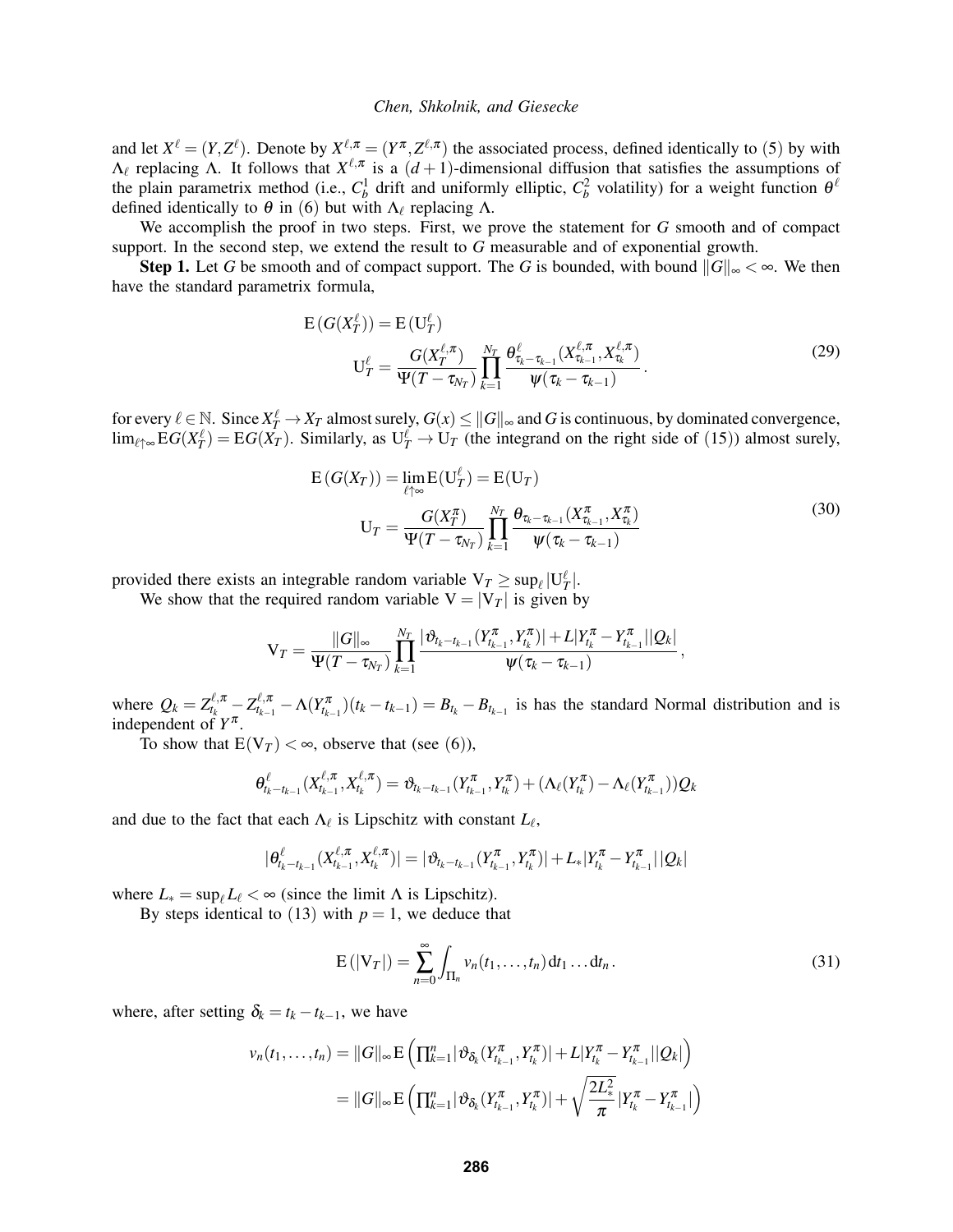and the last equality follows by the (mutual) independence of the  ${Q_k}_{k=1}^n$ , their independence of  $Y^{\pi}$  and the conditioning on the  ${Y_{t_k}^{\pi}}_{k=1}^n$  that uses the fact that  $E(|Q_k| | {Y_{t_k}^{\pi}}_{k=1}^n) = E(|Q_k|) = \sqrt{2/\pi}$  for every  $1 \leq k \leq n$ .

It now only remains to verify that the series in ([31](#page-9-0)) converges. Denoting by  $q<sup>Y</sup>$ , the transition law of *Y*<sup> $\pi$ </sup> (i.e.,  $q_t^Y(y_1, y_2) = \varphi_{ta(y_1)}(y_2 - y_1 - \mu(y_1)t)$ ),

$$
|\vartheta_{t_{k}-t_{k-1}}(y_{k-1},y_{k})|q_{\delta_{k}}^{Y}(y_{k-1},y_{k}) \leq \frac{C_{T}}{\sqrt{t}} \varphi_{4\delta_{k}a_{2}I}(y_{k}-y_{k-1})
$$
  

$$
\sqrt{\frac{2L_{*}^{2}}{\pi}} |y_{k}-y_{k-1}|q_{\delta_{k}}^{Y}(y_{k-1},y_{k}) \leq \frac{L_{T}}{\sqrt{t}} \varphi_{4\delta_{k}a_{2}I}(y_{k}-y_{k-1})
$$

for constants  $C_T$ ,  $L_T > 0$  by using ([22](#page-7-2)) and ([23](#page-7-3)) (taking  $p = 1$ ). It follows that  $v_n(t_1, \ldots, t_n) \le (C_T + L_T)^n / \sqrt{2}$ *t*. As desired ([31](#page-9-0)) converges as in ([14](#page-4-5)).

This concludes the proof of ([30](#page-9-1)) for *G* smooth and of compact support and  $\Lambda$  in the definition of  $\theta$ taken to be only Lipschitz continuous.

Step 2. In this step, we extend ([30](#page-9-1)) to *G* measurable and of exponential growth. First, we observe that by an argument identical to that of Lemma 3.1 of [Chen et al. \(2019\)](#page-10-5) (see also Remark 3.2 in that reference) ([30](#page-9-1)) holds for *G* measurable and bounded. Therefore, taking *G* measurable and of exponential growth, and defining  $G_K(x) = (G(x) \wedge K) \vee (-K)$  for  $K > 0$ , formula ([30](#page-9-1)) holds for each  $G_K$  replacing *G*. The extension to *G* follows again by applying dominated convergence twice, as done below.

First, to conclude that  $\lim_{K \uparrow \infty} E(G_K(X_T)) = E(G(X_T))$ , we note that  $G_K(X_T) \to G(X_T)$  almost surely and observe that  $|G_K(X_T)| \le |G(X_T)| \le C e^{c|X_T|} = C e^{c|Z_T| + c \sum_{i=1}^d |Y_T^i|}$ , denoted by  $A_T$ , for some constants  $C, c > 0$ per the exponential growth of *G*. By the Gaussian density bound for the random variable  $X_T = (Y_T, Z_T)$ from [Menozzi et al. \(2020\),](#page-11-1) Theorem 1.2, the random variable  $A_T$  is integrable, and the stated claim follows.

Lastly, we prove  $\lim_{K \uparrow \infty} E(U_T^K) = E(U_T)$  with  $U_T$  in ([30](#page-9-1)) with *G* measurable and of exponential growth, and for  $G_K$  above, the  $U_T^K$  given by

$$
\textbf{U}^K_T = \frac{G_K(X_T^{\pi})}{\Psi(T-\tau_{N_T})}\prod_{k=1}^{N_T}\frac{\theta_{\tau_k-\tau_{k-1}}(X_{\tau_{k-1}}^{\pi},X_{\tau_k}^{\pi})}{\psi(\tau_k-\tau_{k-1})}
$$

We have  $|U_T^K| \leq |U_T|$  with  $U_T$  in ([30](#page-9-1)) and  $E(|U_T|) < \infty$  per ([12](#page-4-0)) (and Lemma [1\)](#page-3-5). This concludes the proof;  $E(G(X_T)) = E(U_T)$  as required.

### REFERENCES

- <span id="page-10-2"></span>Andersson, P., and A. Kohatsu-Higa. 2017. "Unbiased Simulation of Stochastic Differential Equations Using Parametrix Expansions". *Bernoulli* 23(3):2028–2057.
- <span id="page-10-1"></span>Bally, V., and A. Kohatsu-Higa. 2015. "A Probabilistic Interpretation of the Parametrix Method". *The Annals of Applied Probability* 25(6):3095–3138.
- <span id="page-10-0"></span>Blanchet, J., and F. Zhang. 2017. "Exact Simulation for Multivariate Ito Diffusions". https://arxiv.org/abs/1706.05124, accessed 16th September 2020.
- <span id="page-10-5"></span>Chen, G., A. Shkolnik, and K. Giesecke. 2019. "Unbiased Simulation Estimators for Jump-diffusions". In *Proceedings of the 2019 Winter Simulation Conference*, edited by N. Mustafee, K.-H. G. Bae, S. Lazarova-Molnar, M. Rabe, , and C. Szabo, 890–901. Piscataway, New Jersey: Institute of Electrical and Electronics Engineers, Inc.
- <span id="page-10-4"></span>Collin-Dufresne, P., R. Goldstein, and J. Hugonnier. 2004. "A General Formula for Valuing Defaultable Securities". *Econometrica* 72(5):1377–1407.
- <span id="page-10-3"></span>Doumbia, M., N. Oudjane, and X. Warin. 2017. "Unbiased Monte Carlo Estimate of Stochastic Differential Equations Expectations". *ESAIM: Probability and Statistics* 21:56–87.
- <span id="page-10-6"></span>Duffie, D., and P. Glynn. 1995. "Efficient Monte Carlo Simulation of Security Prices". *The Annals of Applied Probability* 5(4):897– 905.